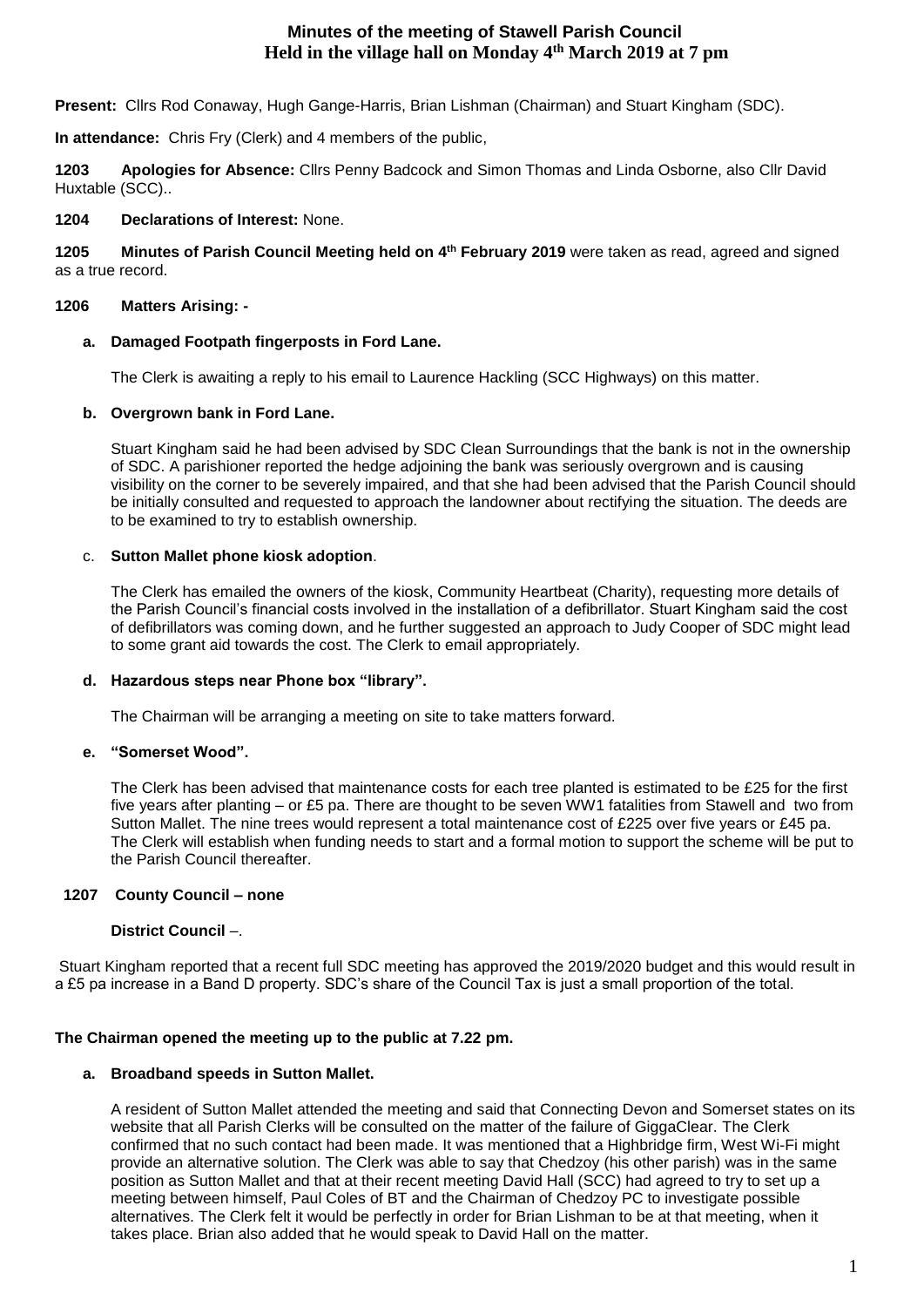## **The Chairman closed the meeting to public discussion at 7.33 pm.**

## **1208 Financial Matters:-**

Two cheques was signed as follows:

No 386 £120.00 payee CN Fry (February net salary) No 387 £ 16.80 payee CN Fry (Expenses).

The Clerk said he needed a new copy of the reference book "Local Council Administration by Charles Arnold-Baker 11th edition" which can be purchased through SALC at a 20% discount bringing the cost down to about £104, or £52 if shared with Chedzoy (they have already agreed). Unanimously agreed. A formal motion should be passed at the next meeting.

## **1209 Planning –**

No new applications.

### **1210 Correspondence.**

### **a. RTL2 Accumulated funds.**

The annual summary showed Stawell with a "nil" balance.

## **b. Community Defibrillator Campaign.**

A promotional communication has been received which the Clerk will keep to hand.

## **c. Hub Café.**

The Chairman attended the March gathering but reported that no CPSO turned up. The Clerk to chase this up.

## **1211 Matters for report & items for next meeting:**

- **a. Damaged footpath fingerposts in Ford Lane.**
- **b. Overgrown bank in Ford Lane.**
- **c. Sutton Mallet phone kiosk adoption.**
- **d. Hazardous steps near Kiosk "library".**
- **e. "Somerset Wood".**
- **f. Sutton Mallet Broadband Speed.**

# **1212 Any Other Business and Date of Next Meeting**

 **Any Other Business –**

**a. Sedgemoor Local Plan.**

SDC formally adopted the Sedgemoor Local Plan 2011/2032 on 20<sup>th</sup> February 2019. The adopted Local Plan, The Policies Map and other supporting documents as listed in the Adoption Statement are available to view at:

<https://www.sedgemoor.gov.uk/LocalPlan>

**b. Council Tax Scam.**